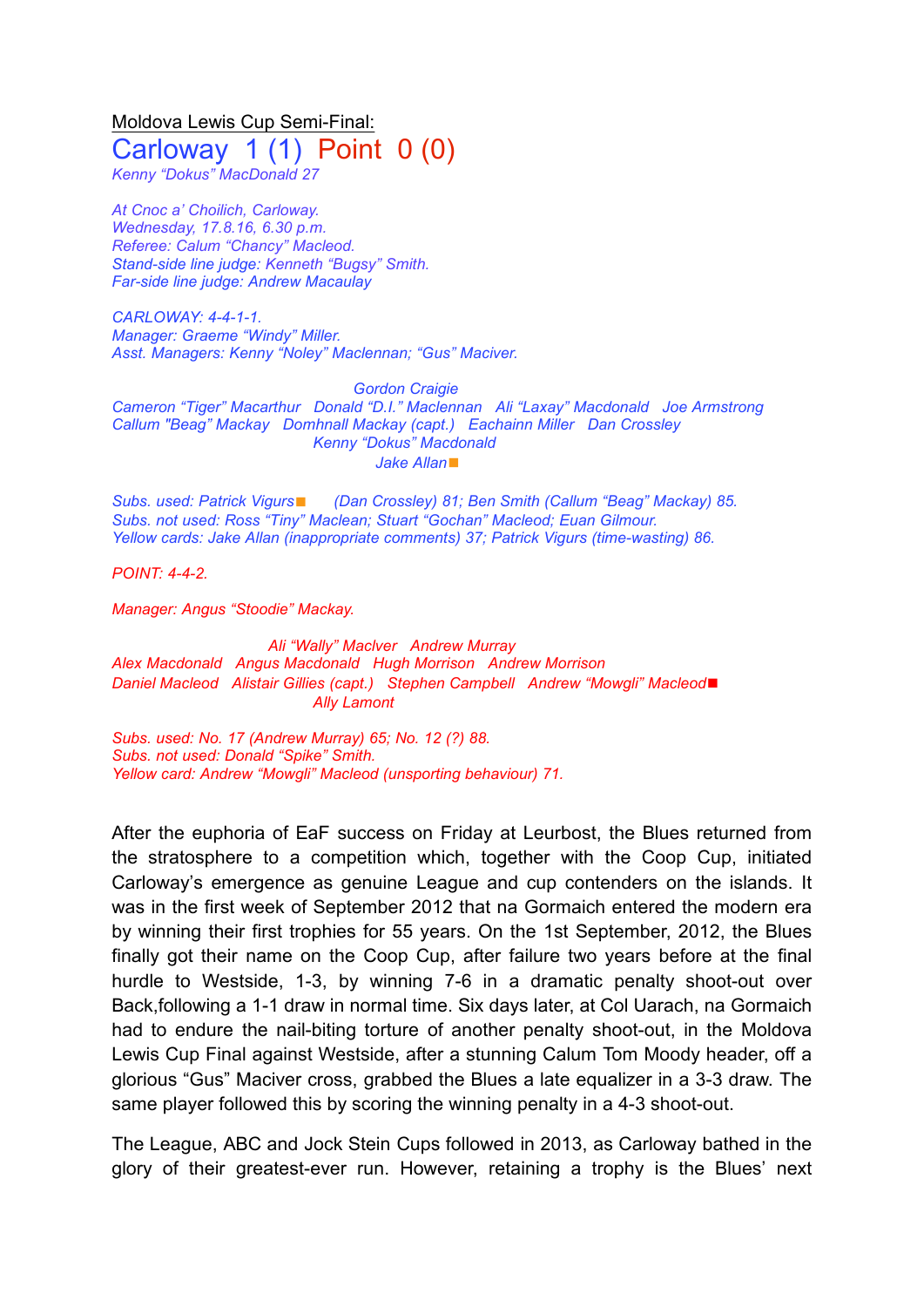challenge, as na Gormaich have had to wait till this season to return to trophywinning form, having already secured the ABC in late April and the EaF last week. The objective now was to make it a treble. Of course, there was the (not) small problem of an imposing bunch of lads from the east who certainly thought otherwise.

Results against the Rubhachs have been less than inspiring this season. In early May, Point had little trouble disposing of a lacklustre Blues side, 1-3, at Cnoc a' Choilich in the League. Indeed, at half-time, 3-up, they threatened to engulf the Blues. Fortunately for the locals, the home side rallied slightly in the second (or the Rubhachs lost interest), and "Dokus'" made the score-line more respectable. Two weeks later, at Garrabost, a much improved Carloway battled gamely in the Jock Stein and appeared to have secured a 2-1 victory, before the giant figure of perennial pain-in-the-a…. , Elliott Rudall, spoiled the party with an 87th-minute equalizer. A 2-3 shoot-out misery followed. On 4th July a return to Garrabost, in the reverse League game, saw an improvement in all-round performance from Carloway but, also, a textbook lesson in "*How to Take Chances"* from Stewart Munro, Hugh Morrison and that man again, Elliott Rudall, this last a 24-metre screamer which crashed home off the under-side of the bar.

On the plus side for the Blues, however, this evening's encounter arrived on the back of a 7-game winning streak, na Gormaich having won 14 of their last 16 games, the defeat against Point and the 1-5 Coop Cup thrashing by Iochdar Saints the only hiccups in the midst of this run. Tonight, the Blues were gratified to note the absence of Point anchor-man, Rudall, while welcoming the return of Jake Allan and Patrick Vigurs, and the re-appearance of Ben Smith, Euan Gilmour, and Stuart "Gochan" Macleod on the bench. Gordon "Van Der Sar" Craigie was preferred in goal but Andrew "Tago" Maciver and Archie "Statto" MacDonald were unavailable.

One improvement on Friday night's contest was the absence of any Biblical deluge, though this meant perpetual midge infestation for the 90 minutes. However, calm and sunny conditions don't always guarantee brisk, exciting play and the opening 20 minutes or so barely roused the interest of the few spectators. Carloway did have an early midfield edge, despite Crossley looking out of sorts and "Dokus" and Allan making little impression on Gillies *et al* up front. Miller and Mackay laboured hard to create a cohesive aggression, with Miller seeking every opportunity to release the de Boer for Calum "Beag" on the right or Allan in the lead.

The Rubhachs, likewise, were less than dangerous as "Wally" and Murray lay extradeep, with Maciver and Hugh Morrison playing across a high Blues' back-line, rather through it. It took 11 minutes for either side to threaten, a Crossley corner on the Carloway left reaching the far post, where Domhnall Mackay, unchallenged,10 metres out by the far post, managed to nod the ball just outside Lamont's left-hand post. In 15 minutes Point threatened when a "Wally" free-kick, 20 metres from goal in the centre, took a heavy deflection off the wall and whizzed a metre past Craigie's right-hand post.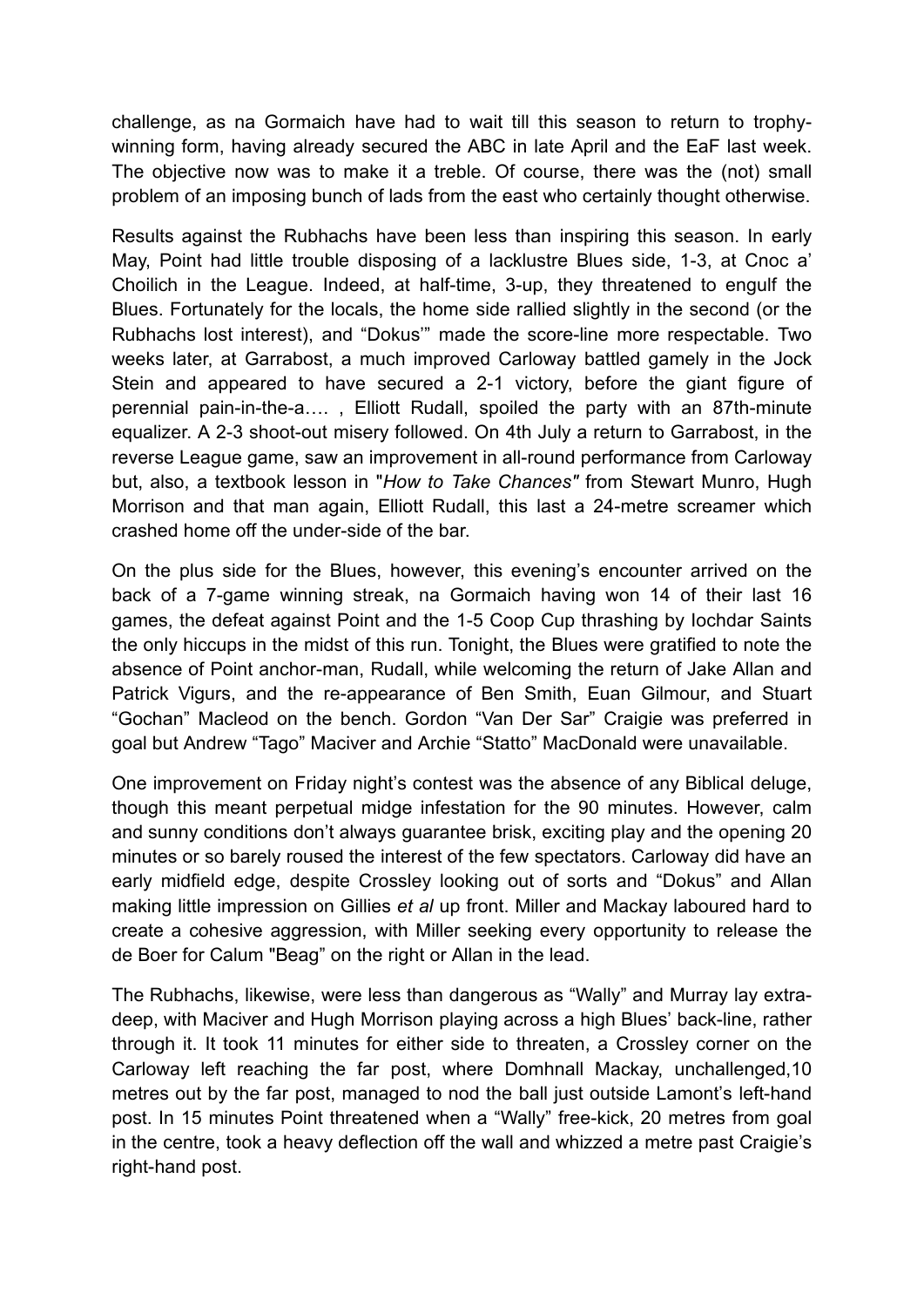Two minutes later, neat interplay between "Dokus" on the centre-line, rightwards to Callum "Beag", then straight on to the over-lapping "Tiger" saw the full-back beat his marker to cross 16 metres from the line. The ball reached Allan in the centre but its angle made it slightly too difficult to connect with cleanly and his header went well wide of the Point left-hand post. Five minutes later a "Dokus" free-kick, midway within the Point half, broke out towards Allan on the edge of the box, but his attempt went straight up.

As Carloway continued to force the play into the opposition half, Allan, midway within the half, managed to nod the ball sideways to "Dokus", who side-stepped his marker to the left and supplied the breaking Crossley, coming at speed down the left touch-line. His early forward diagonal was won by the arriving Allan on the edge of the box, but under pressure from Gillies he could only head the ball onwards and upwards, a couple of metres over the bar.

Finally, in 27 minutes, it all came right for the Blues when "D.I." won the ball, just inside his own half, and moved forward towards the right touch-line. From the halfway line he delivered a long low ball forward, which appeared to be missed by a couple of Rudhachs, before "Dokus" latched on to it, 20 metres from goal, to the right side of the box. He fell off his marker to carry the ball into the box and from 16 metres stroked a beautiful low screamer to the right of the advancing Lamont and just inside the far post (1-0).

Point eventually came close in the 34th minute when Morrison freed "Wally" on the right. He made the line, checked, then side-stepped backwards away from Armstrong, to whip in a low squared cross, 16 metres from goal. Andrew Morrison, "D.I.", and "Laxay" all went for the ball around the penalty spot, the Point player went down, and the ball spun away over the goal-line, to Craigie's right. Everyone looked at the referee. "*Goal-kick*", he indicated.

Chances for both sides concluded the half. In 44 minutes a "Dokus" free-kick, 16 metres from the bye-line, outside the box to Lamont's left, came whirling in, high by his left-hand post. A combination of the junction of bar and post and Lamont's fists managed to knock the ball outwards, only to be met by Miller, 12 metres from goal in the centre. He whacked it instantly, but his low, right-foot drive was a foot outside the Rudhachs' right-hand post. In added-on time "Wally" tried his luck from 24 metres, on the Point left, but his free-kick effort just dipped inches over the left-hand side of the Carloway bar.

Half-time: Carloway 1 Point 0

A rather muted affair, sporadically forced into life by Miller, Mackay, Hugh M. and "Wally", had been rather disappointing, perhaps, for a contest between the ABC/EaF Cup holders and the JS Cup holders/League leaders. Point had scarcely threatened, despite "Wally's" Sylvain Wiltord impression and the industry of Hugh Morrison, while the few chances the Blues had created had been squandered in a mixture of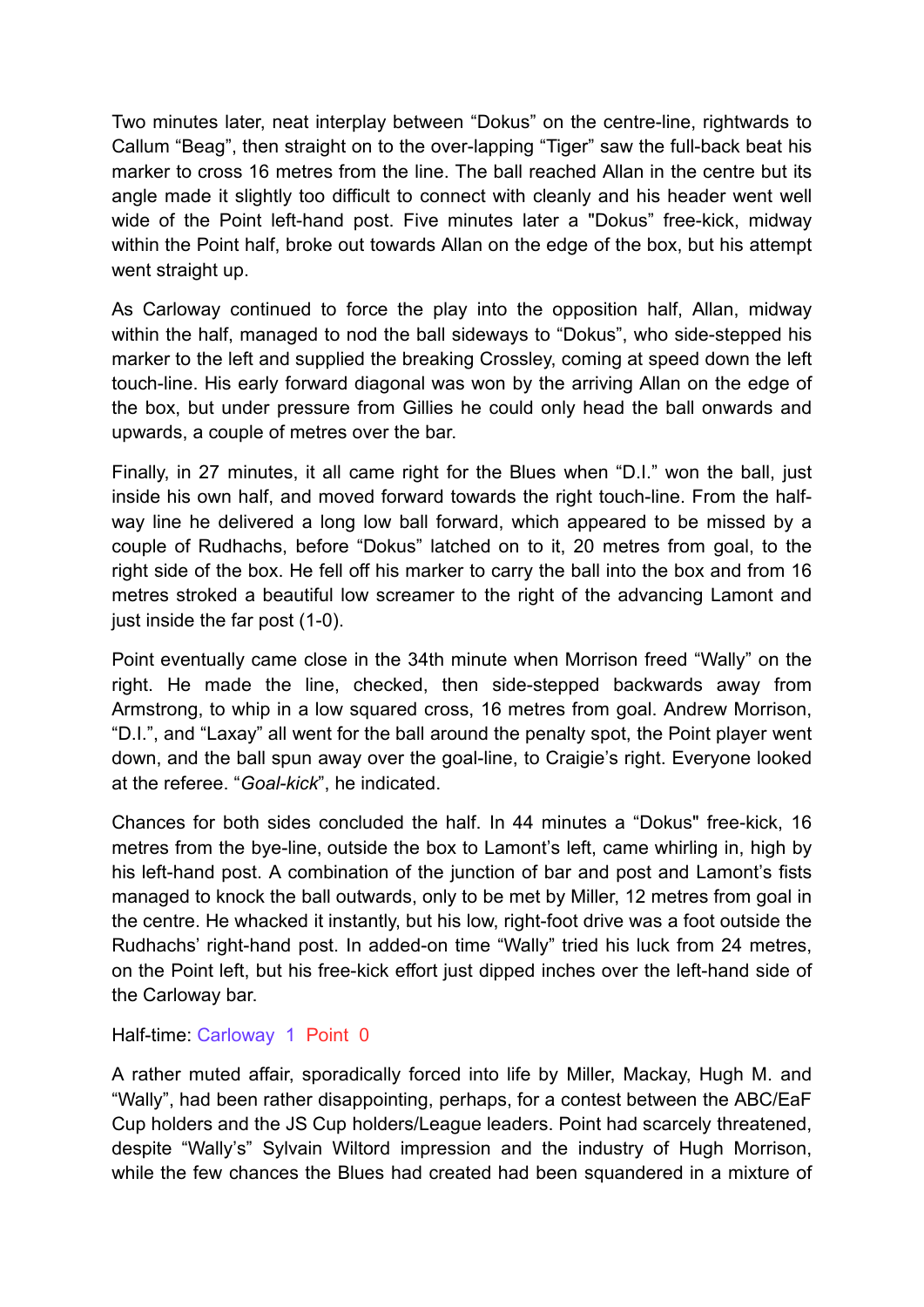bad luck and class defending. Initially, there was little change in the second.

In 53 minutes "Dokus" trickery in the centre, 20 metres from goal, saw him move rightwards to supply the driving Crossley square, but a collection of defenders rapidly converged to crowd out his shot for a corner to Lamont's right. In 59 minutes an Alex Macdonald free-kick, 24 metres from goal in the centre, flew well over. Three minutes later a throw-in on the Point left, midway within the Carloway half, allowed "Wally" to shake off "Tiger" for a moment to break into the left of the box, but the angle was tight and Craigie was able to block his drive from 16 metres, high to his right, for a corner.

Momentum, plus possession and territory, appeared to be drifting inexorably from the Blues, despite the persistence of Mackay and Miller, as the Rudhachs tried to force the pace to energize their attacking options. Na Gormaich's back-line were increasingly forced to step backwards and backwards, though Carloway did manage to break in the 66th minute. The tireless Miller was supplied midway within the Point half, out on their left touch-line and, as usual, sought to deliver the elusive forward breaker. This time he found Crossley, 14 metres from goal towards the near post, but his header lacked power and Lamont held easily, high by his left-hand post.

In 70 minutes yet another "Wally" free-kick, on Point's left touch-line, 24 metres from Craigie, forced the keeper to react quickly low to his left, to smother. Six minutes later Maciver did even better but was again foiled, this time by the woodwork. Again 24 metres out, slightly left of centre, "Wally" was within inches of getting it spot-on, making "Van Der Sar's" cross-bar twang like a bow-string before the ball rebounded upwards and away. A minute later, as Point attempted to turn the screw, "Wally" was played through by Morrison but Craigie reacted quickly to race out and block him, one-on-one, low to his right, 14 metres from goal.

By now, Carloway's back-line had retreated to form a defensive wall along the edge of their area, their one-time midfield barely yards in front of them, to await the next Rudhach wave, in the hope that any breaking ball or ball won on the tackle could be played rapidly forward to allow Allan, Vigurs, or Smith to break. No chances did appear, and with the Blues' iron men, "Tiger", "D.I.", "Laxay", and Armstrong adamantine to the end, no clear opportunities really appeared for Point either.

Full-time: Carloway 1 (1) Point 0 (0)

The best that can be said regarding tonight's performance is that it gained yet another appearance in a Final, and that what once would have appeared to be wishful thinking, i.e. a treble, is still achievable. Na Gormaich stumbled over the finishing line, no doubt regretting their inability to score a clinching second goal in the first half when they had the Rudhachs on the back foot.

It was a competent, if uninspired display all-in from both sides and an onlooker might have been surprised to learn that this was Carloway's 15th win in 17 games